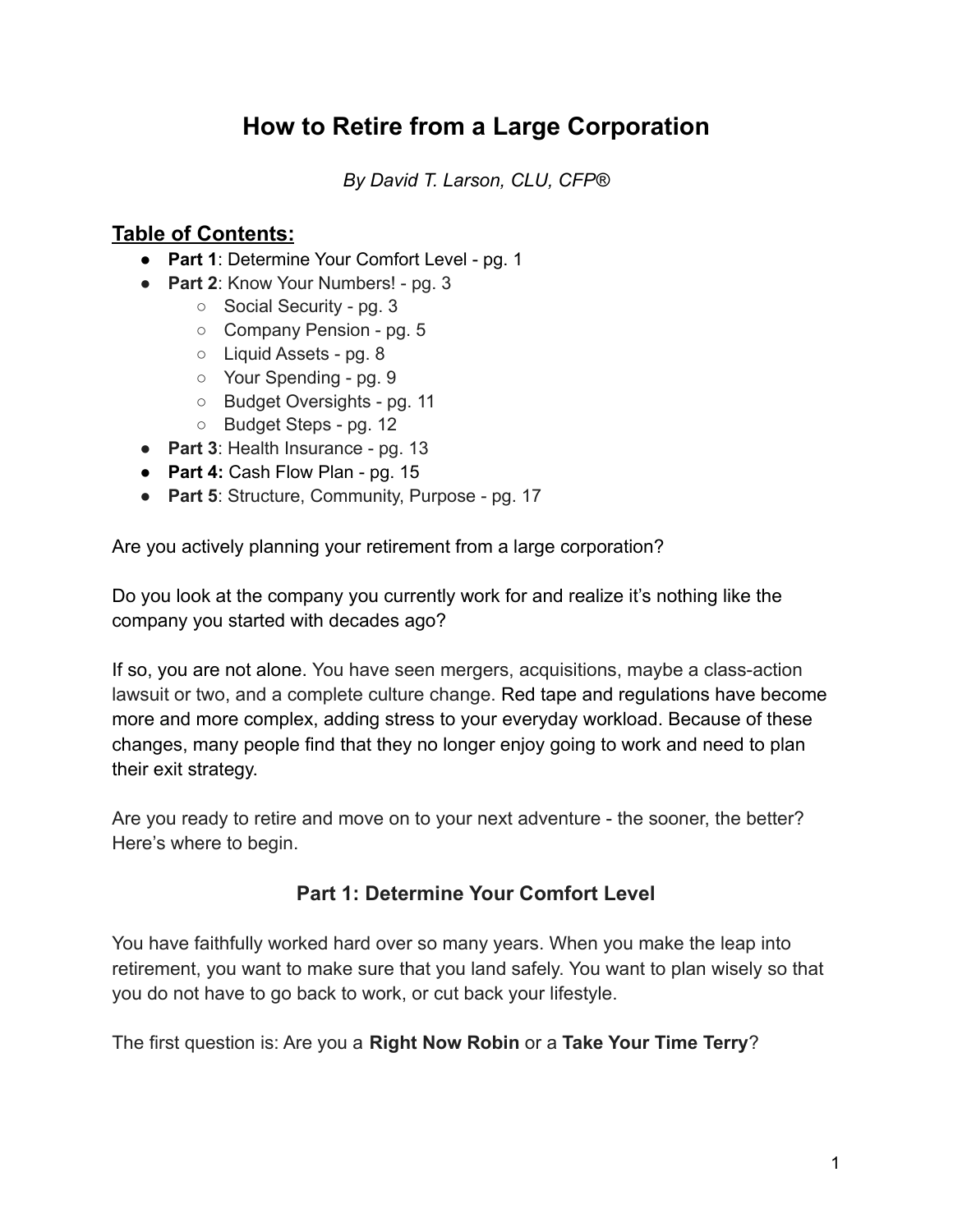Maybe you have seen some of your older coworkers retire, only to come back or seek other employment because of poor planning. This does not have to be your story.

Where do you begin?

Let's define the optimal retirement date for you. Imagine for a moment that money is not a factor. In other words, if somebody dropped \$10 million on you right now, what would you do? Would you retire right away? Do you have job-related projects that you would like to see through before you retire?

If you are married, does your spouse enjoy their job, and you feel like you want to continue working as long as they work?

Do you see yourself working part-time in retirement to stay engaged in the workforce? Does the idea of finding a job that provides more of a sense of purpose excite you? Maybe you want to work but you would love some flexibility so you can travel or enjoy a sunny day out on the lake?

Based on the answers to those questions, does an ideal retirement date come to mind? If so, pause for a moment and write down that date on a piece of paper. Write down a specific date you want to retire, and then write down your age when that date rolls around.

If that date is in the next five years (or yesterday!), then we will call you **Right Now Robin** for the remainder of this article. If you are **Right Now Robin***,* you cannot procrastinate any longer and should get down to business. Life is too short to spend much more time in a job that you do not enjoy, so if you haven't run all of the numbers, get started on them right now. It may not be easy, but it is very much worth it.

We find that many people simply put their heads down and throw money in their 401(k)s while having no idea of how much they are actually spending, but you can't afford to ignore the numbers any longer and procrastinating is not an option. Get proactive and begin planning with real numbers, exploring real options.

There are, however, many people we know who still enjoy their jobs and plan to continue working for several more years. Is this you? If so, we will call you **Take Your Time Terry** for the remainder of this blog series. You can still begin working on the numbers, but you have the luxury of time.

Even if you are 10-15 years away from stepping down, it's a good idea to have a ballpark idea of how much you are spending and to run some basic retirement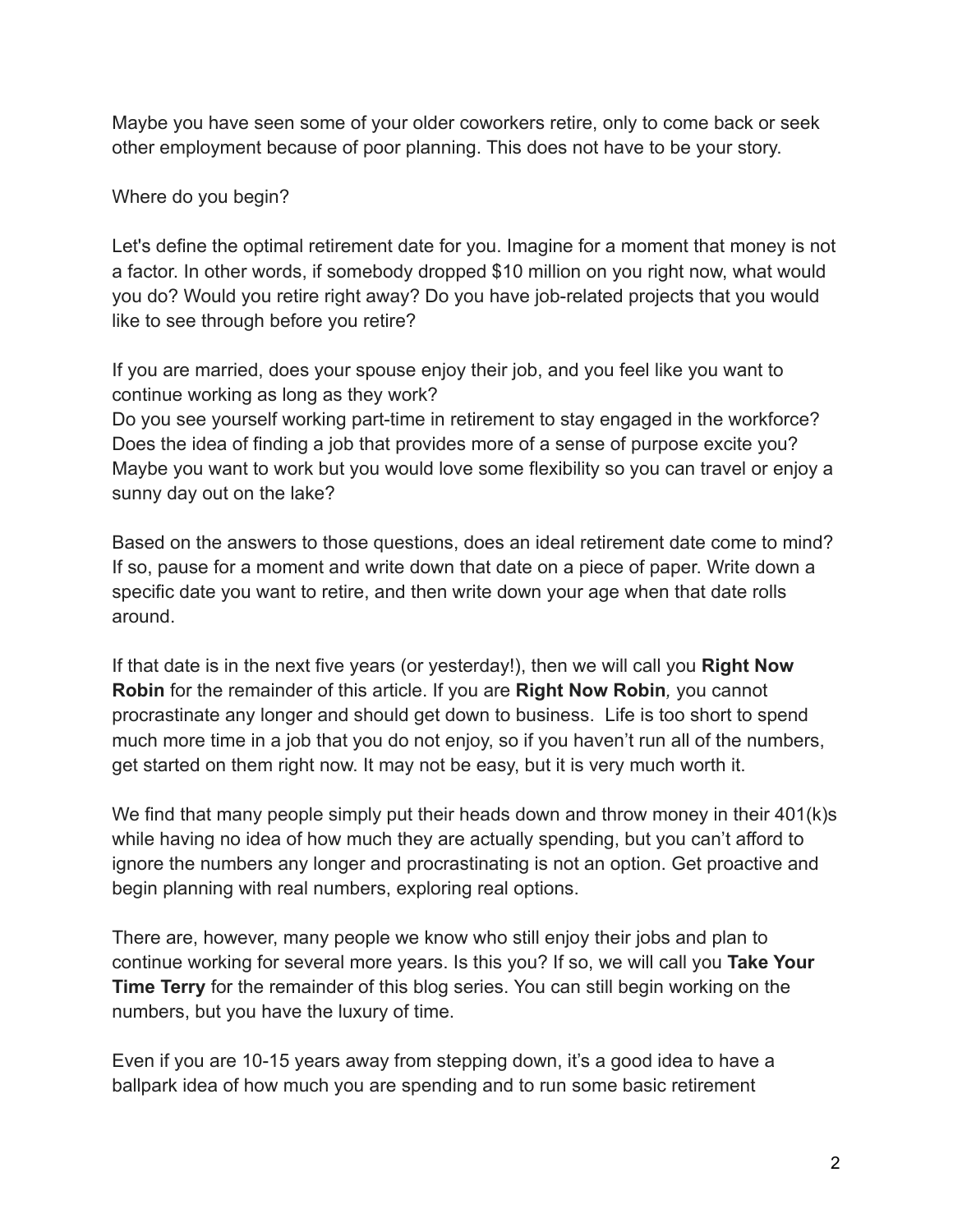calculators.

You should have a pretty good sense of:

- When you will draw Social Security
- How much you will spend in retirement
- Roughly how much you may have in retirement assets when you do retire
- The optimal way to draw your company pension

So who are you? *Are you Right Now Robin or are you Take Your Time Terry?* Once you have made this decision, circle your selection in the [LWM Retirement Worksheet](https://www.larsonwealthmgt.com/files/lwm_retirement_worksheet_-_pdf_-_2022.pdf) and continue to part 2 - Determine Your Numbers!

## **Part 2: Know Your Numbers!**

Do you feel intimidated by digging deep into your specific numbers? If so, don't worry. Lots of people feel just like you do, but we are going to walk you through it. Planning your retirement means focusing on **three key numbers**. This article dives deep into each of these areas to help you firm up your specific numbers. **Those three key numbers are:**

- 1. Your sources or monthly income (Social Security, pension, etc.)
- 2. Your liquid assets
- 3. Your *actual* expenses per year

**We'll begin with your sources of monthly income.** Note: Each section will address the **Right Now Robins** first and the **Take Your Time Terrys** second.

Social Security

**Right Now Robin:** First, go to [www.socialsecurity.gov](http://www.socialsecurity.gov) and create an account in just a few minutes. From there, you can see your earnings history and generate a PDF that shows you how much your benefit will be at age 62, at "full retirement age" (67 for many people), and at age 70. Print out this document and save it in a Retirement folder on your computer. Do the same with your spouse, if you are married.

As you may have read, Social Security benefits will likely be cut back at some point for many Americans. Most "Robins" who are currently in their 60s will likely receive the full amount that Social Security says you will receive. Younger retirees should expect their benefits to be chopped down before they receive them. The younger you are, the more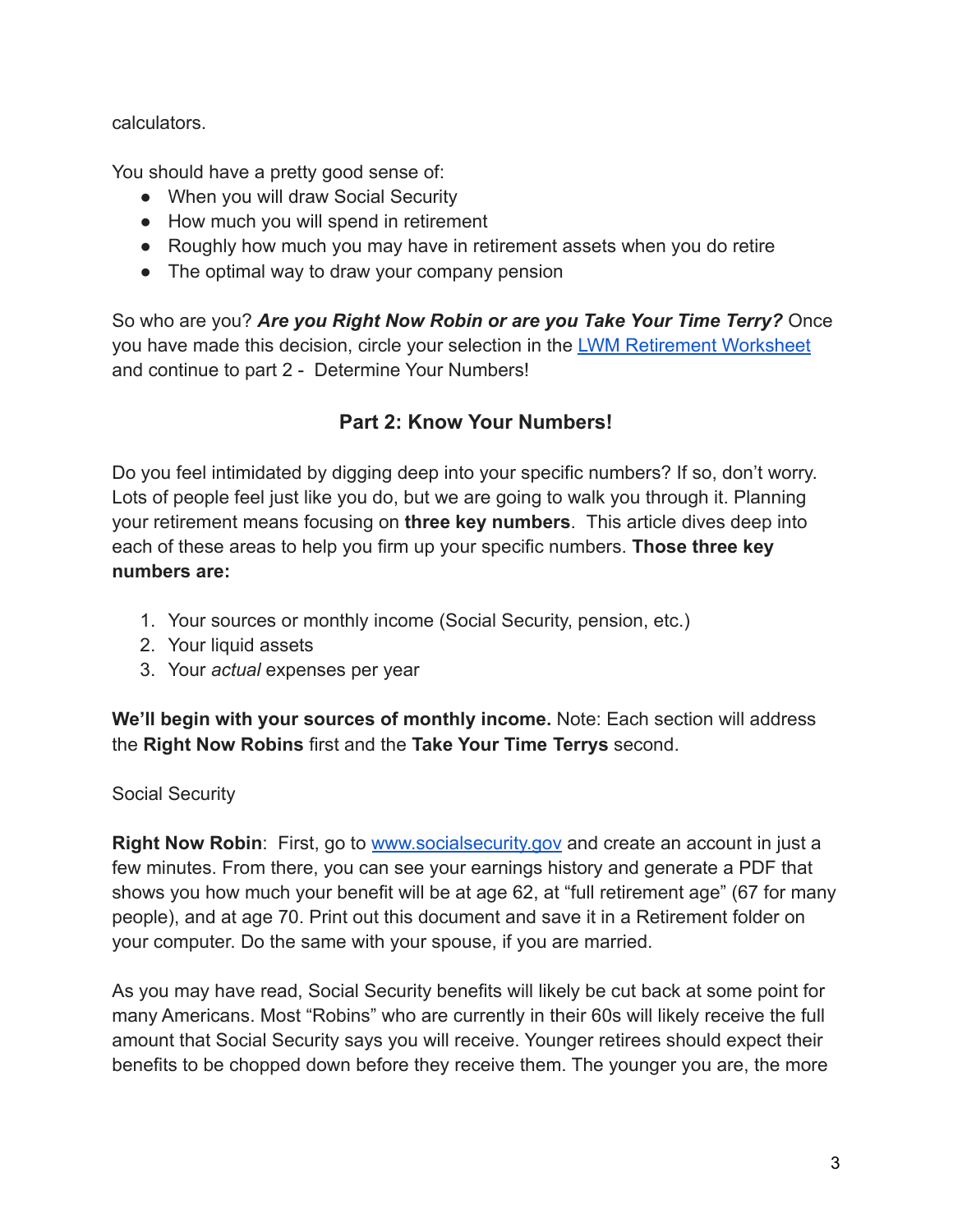likely your benefits will be cut. When estimating the numbers, consider cutting back the estimates by 20% or more to be safe.

These Social Security numbers are "present value," meaning they will adjust for inflation as you get closer to your retirement.

Key points to consider when looking at your Social Security benefits:

- You will receive a 6.25% bump in benefits for each year you wait from age 62 until full retirement age
- You will receive an 8% bump for each year you wait from full retirement age to age 70
- A non-working spouse (or a spouse with limited income history) may be able to draw spousal benefits that are approximately half of the higher-earning spouse. This is in addition to the benefits received from the higher-earning spouse.
- Should one spouse pass away, the survivor receives the higher of the two benefits.

Also, [here's a link to the Social Security website](https://www.ssa.gov/oact/quickcalc/spouse.html) that describes how spousal benefits [work](https://www.ssa.gov/oact/quickcalc/spouse.html), and [here's a link that describes how survivor](https://www.ssa.gov/benefits/survivors/ifyou.html) benefits work.

All **Robins** should know when they plan to draw benefits, when their spouses plan to draw benefits, and how these decisions affect survivors. They should also know the 'break-even date." For instance, "If I live until \_\_\_\_\_, then I am better off waiting until age \_\_\_\_ to draw my benefits." **Don't make the mistake that countless other Americans have made and draw your benefit at age 62 without running the numbers,** buying into the "I may as well get it while I can" logic. While this statement makes for a good soundbite, it is not logical for the vast majority of people when you explore how Social Security actually works.

For people who have saved well into their retirement accounts, we often advise that you wait until age 70 before drawing the benefits of the higher-earning spouse. This strategy ensures the highest amount of income to life expectancy for most, protects the survivor, and opens up tax-planning opportunities from the time you retire until the time you draw your benefits.

**Take Your Time Terry:** If you are a **Terry**, retirement is still several years away. A lot can change with Social Security between now and the time you draw it. Even so, you should still run your estimates on [www.socialsecurity.gov](http://www.socialsecurity.gov) like the **Right Now Robins**. However, after you run your estimates, reduce the monthly payment by 25-30%. You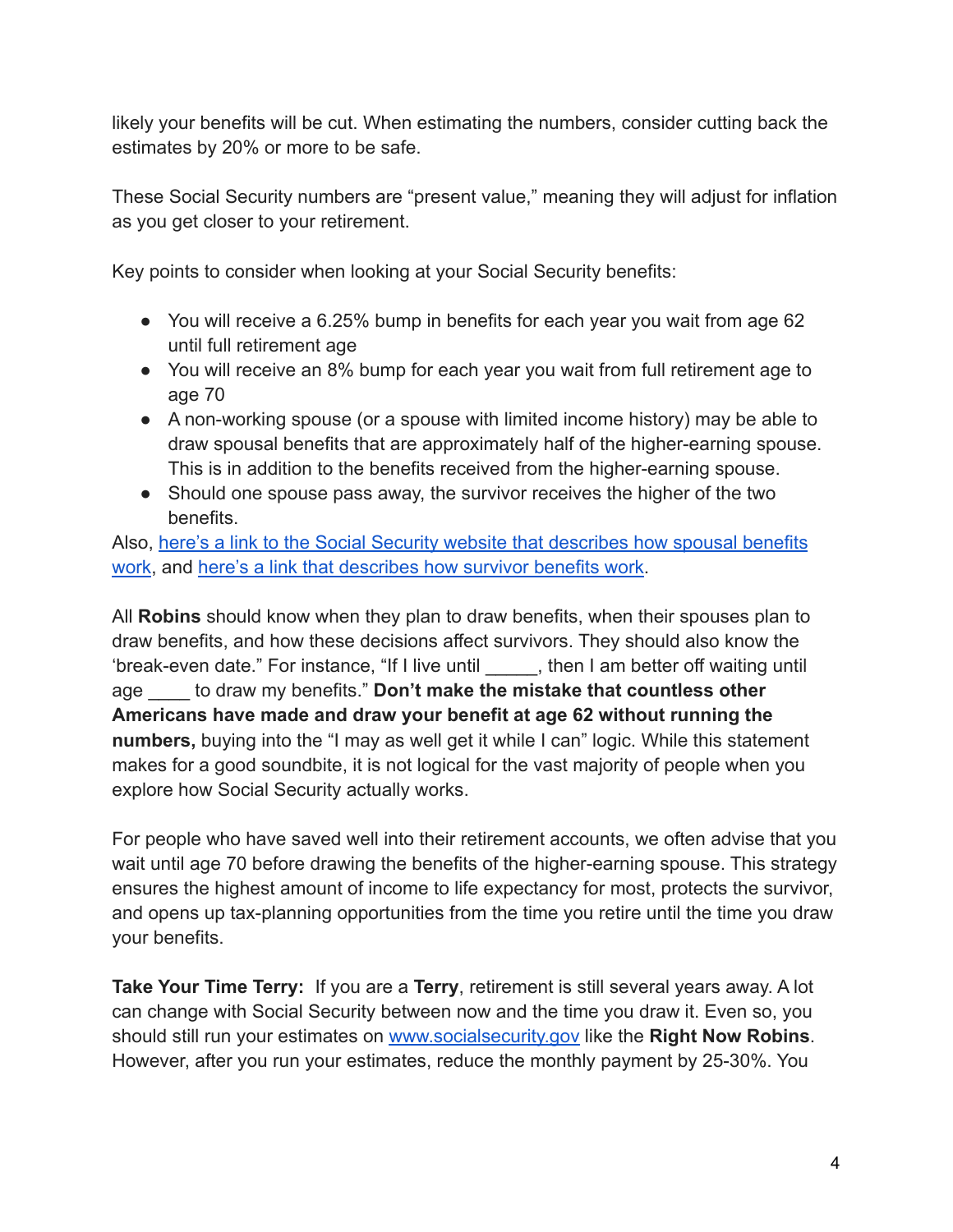should plan on cuts in Social Security. They are not imminent, but they are necessary to continue the viability of the program.

Once you have your Social Security Numbers, write them down on the [LWM Retirement](https://www.larsonwealthmgt.com/files/lwm_retirement_worksheet_-_pdf_-_2022.pdf) [Worksheet.](https://www.larsonwealthmgt.com/files/lwm_retirement_worksheet_-_pdf_-_2022.pdf)

## **Company Pension**

*A plan participant leaving an employer typically has four options (and may engage in a combination of these options), each choice offering advantages and disadvantages.:*

*• Leave the money in his/her former employer's plan, if permitted;*

*• Roll over the assets to his/her new employer's plan, if one is available and rollovers are permitted;*

- *Roll over to an IRA; or*
- *Cash out the account value.*

**Right Now Robin:** Your pension may be one of your largest retirement assets. If you are like most folks we know in Harrisonburg, VA, and around the Shenandoah Valley, the pension decision can be the most difficult to plan around. Options abound, opinions are abundant, and you do not want to make a mistake with a decision this important.

Your pension can probably be taken as either a life annuity or as a lump sum. If you take the life annuity and you are married, there are many survivor options to consider. **Don't make the mistake that so many other people make by taking a lump sum without running the numbers, and definitely do not let an annuity salesperson masquerading as a financial planner convince you to roll your money into an expensive annuity that is difficult to understand.**

The lump-sum may be the best option if you are comfortable with market risk, you have saved well over the years, and you prefer flexibility. Take your time before you make the decision to roll over the money. There is also a benefit to receiving a monthly check from your employer for the rest of your life. **So what numbers do you need to make your decision?**

First, go onto the pension site and type in your projected retirement date and pull down the values for:

- Lump-sum
- Life annuity with no survivor benefits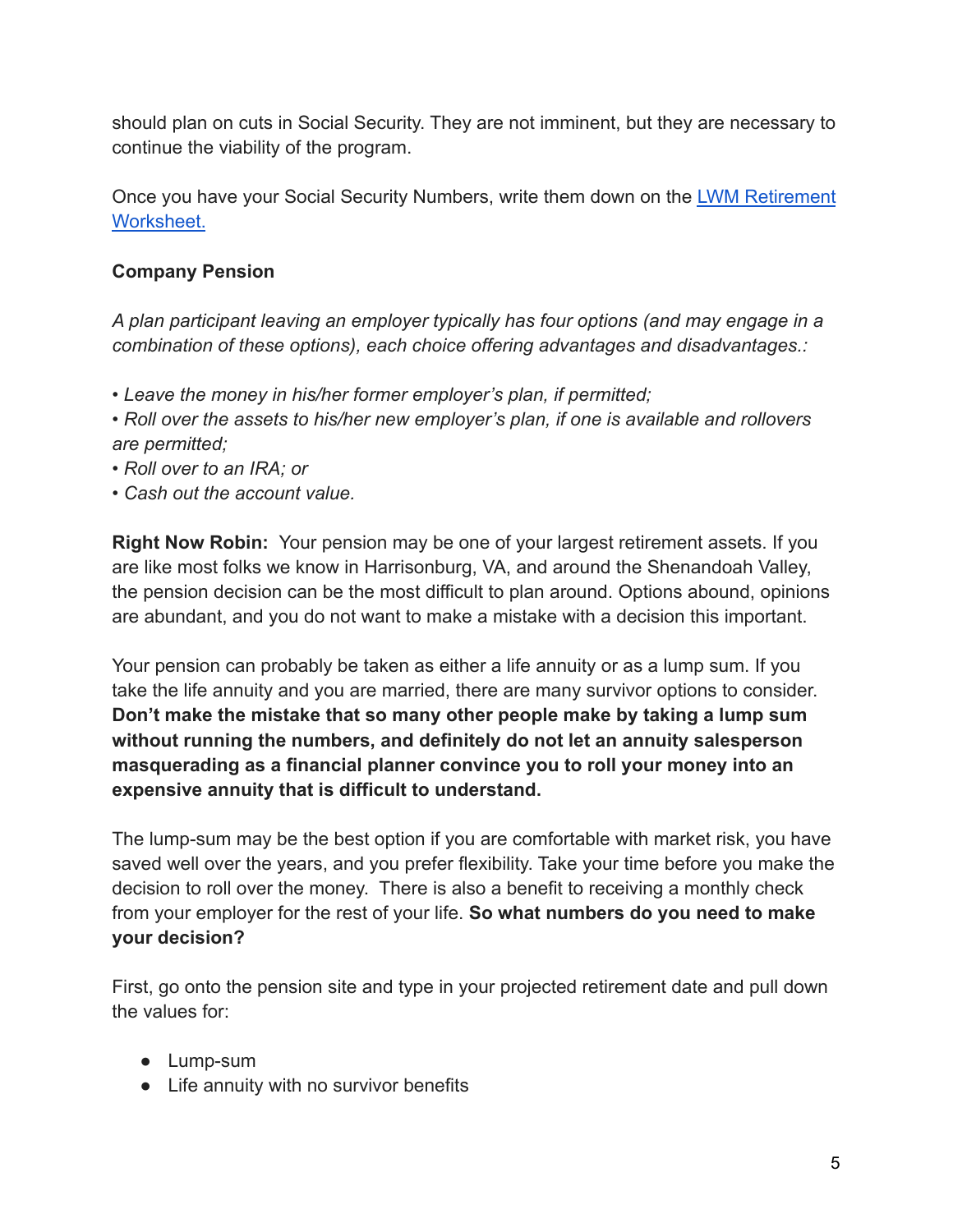- Life annuity with 50% survivor benefits
- Life annuity with 100% survivor benefits

Write down these numbers on your [LWM Retirement Worksheet](https://www.larsonwealthmgt.com/files/lwm_retirement_worksheet_-_pdf_-_2022.pdf)

Some plans offer other "leveling option" strategies that allow you to receive a higher benefit early, which reduces when you transition to your Social Security benefit. **When you look closely at the math, these are generally a bad idea.** If you know a state employee, they may be offered the "PLOP" option, which is also generally a bad idea but can occasionally make sense for some people.

Next, determine the internal rate of return (IRR) you would need to earn on a hypothetical investment based on various life expectancies. This math can help you understand the rate of return you would need to earn on invested assets to assure the same amount of income the life annuity provides. To solve for IRR, talk to your financial advisor. Or if you feel comfortable with running the numbers yourself, use our Pension Analysis worksheet [here](https://www.larsonwealthmgt.com/files/pension_ror_lwm_2022.xlsx) and follow the instructions on the form. Once you have the numbers, write them down on the [LWM Retirement Worksheet.](https://www.larsonwealthmgt.com/files/lwm_retirement_worksheet_-_pdf_-_2022.pdf)

This is a simple way to compare the lump sum to the life annuity and shows you the rate of return a hypothetical investment would need to earn to provide the same amount of income to your life expectancy. If you are risk-averse and feel you will live a long life, you may be a good candidate to take one of the life payout options from your company.

*\*Important note: For simplicity, the LWM Pension analysis [worksheet](https://www.larsonwealthmgt.com/files/pension_ror_lwm_2022.xlsx) is for the life only annuity. With this option, payments cease when you die. Talk with your advisor to discuss your specific needs.*

Here's an example: If you assume a life expectancy of 85, the IRR calculation may show that you need to earn 3% on a hypothetical lump sum investment to generate the same amount of income a life annuity pension would provide over your lifetime. If you live past age 85, an investment would need to generate a return greater than 3% for the lump sum to be a better option for you.

But read closely here. **Don't make the same mistake many people make.** Often, when you run the numbers, an advisor may say something like, "The IRR on your pension is 3% to your life expectancy. We expect your investments to earn 7%, so you should definitely roll it over."

For most retirees, this logic is an "apples to oranges" comparison and is faulty. Let me explain: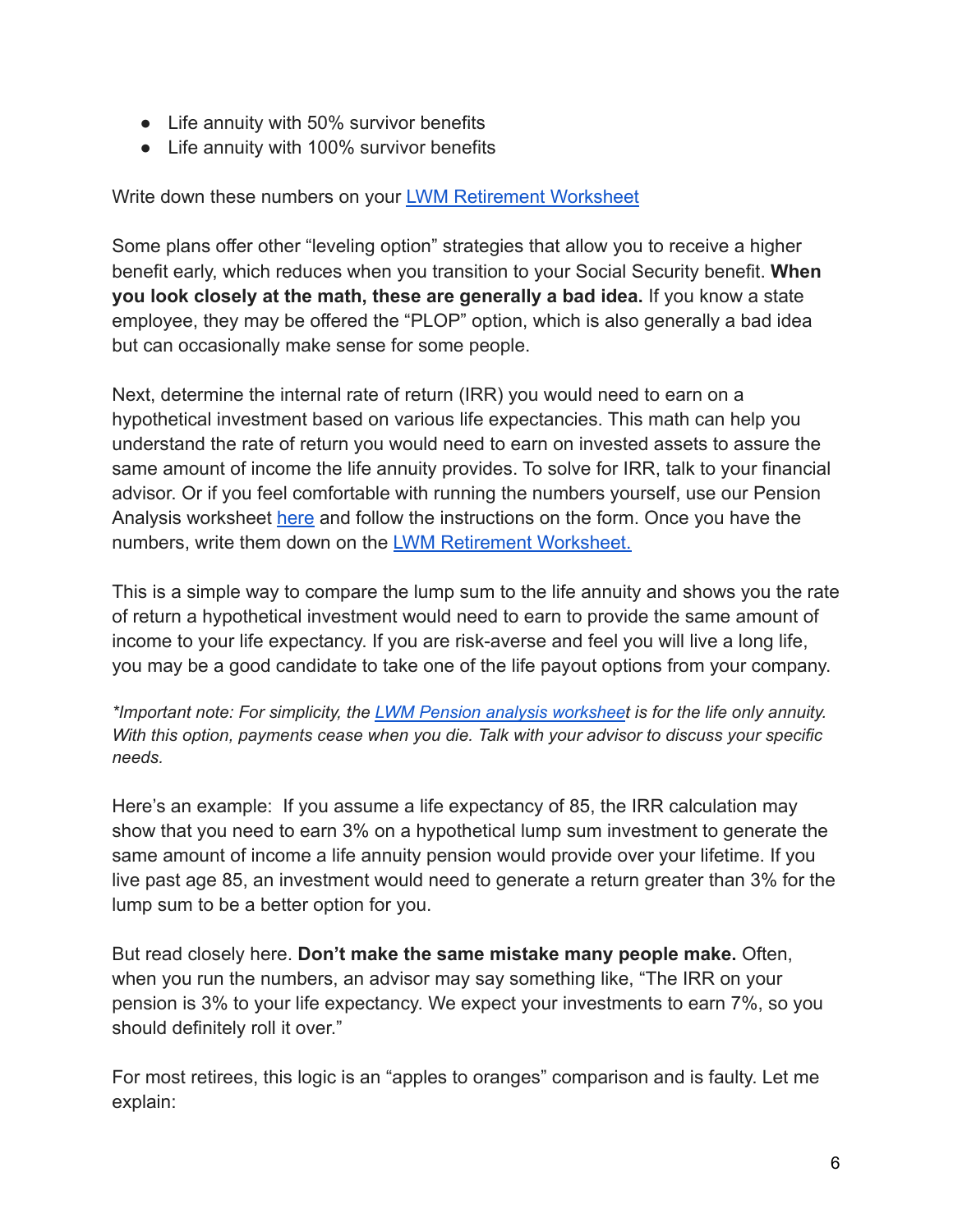Many people in retirement who are taking income invest in a balanced portfolio with, say 60-70% in stocks and the rest in bonds. The pension is a fixed asset, so you really cannot accurately compare a balanced portfolio to a fixed asset.

A more accurate comparison would be to compare the portion of your portfolio invested in bonds to the IRR of the pension. Do you expect the bond portion of your portfolio to earn more than 3% over your lifetime? With interest rates near historic lows, a 3% return on an all-bond portfolio may be difficult to achieve.

Since the pension is a fixed asset, many retirees could benefit by taking the life annuity from their employer and then investing their IRA more aggressively. For instance, if you have \$600,000 in your 401(k) and the lump sum pension is worth \$400,000, you could invest all \$600,000 of your 401(k) in stocks, take the lifetime pension, and still be considered a 60/40 balanced investor. **Please consult your financial advisor before acting on any of the information presented here.**

If you choose the pension option and you are married, make sure you also look at the survivor benefits to protect your spouse. You do not want to leave your spouse high-and-dry, should you meet an early demise. The 100% survivor option provides your spouse with the entire monthly benefit, should you pass away. The 50% option gives the spouse half of your pension after you are gone. In both scenarios, your children receive nothing from the pension after the second spouse's death.

Sometimes people opt for the life-only annuity and then purchase a supplemental life insurance policy to protect the other spouse. This strategy can be wise, or it can be foolish. This decision varies greatly from person to person and is beyond the scope of this article. We guide clients through these discussions all the time.

There are significant benefits to taking the lump sum rollover. Here are a few:

● By rolling the funds to an IRA, you have more control over when you claim the income, which opens up many tax planning strategies. For instance, many folks we meet who retire early can live off their savings and dividends in the early years of retirement, meaning their total tax bill can be very low for the first few retired years. This window can be a great time to convert traditional IRA money to Roth IRAs during this season where income is low. As of 2022, anyone can convert to a Roth, regardless of income, and the Roth money can grow tax-free for the remainder of your life. Tax rates may go up in the future, so you may want to elect to pay a little tax now instead of a potentially much larger tax bill later.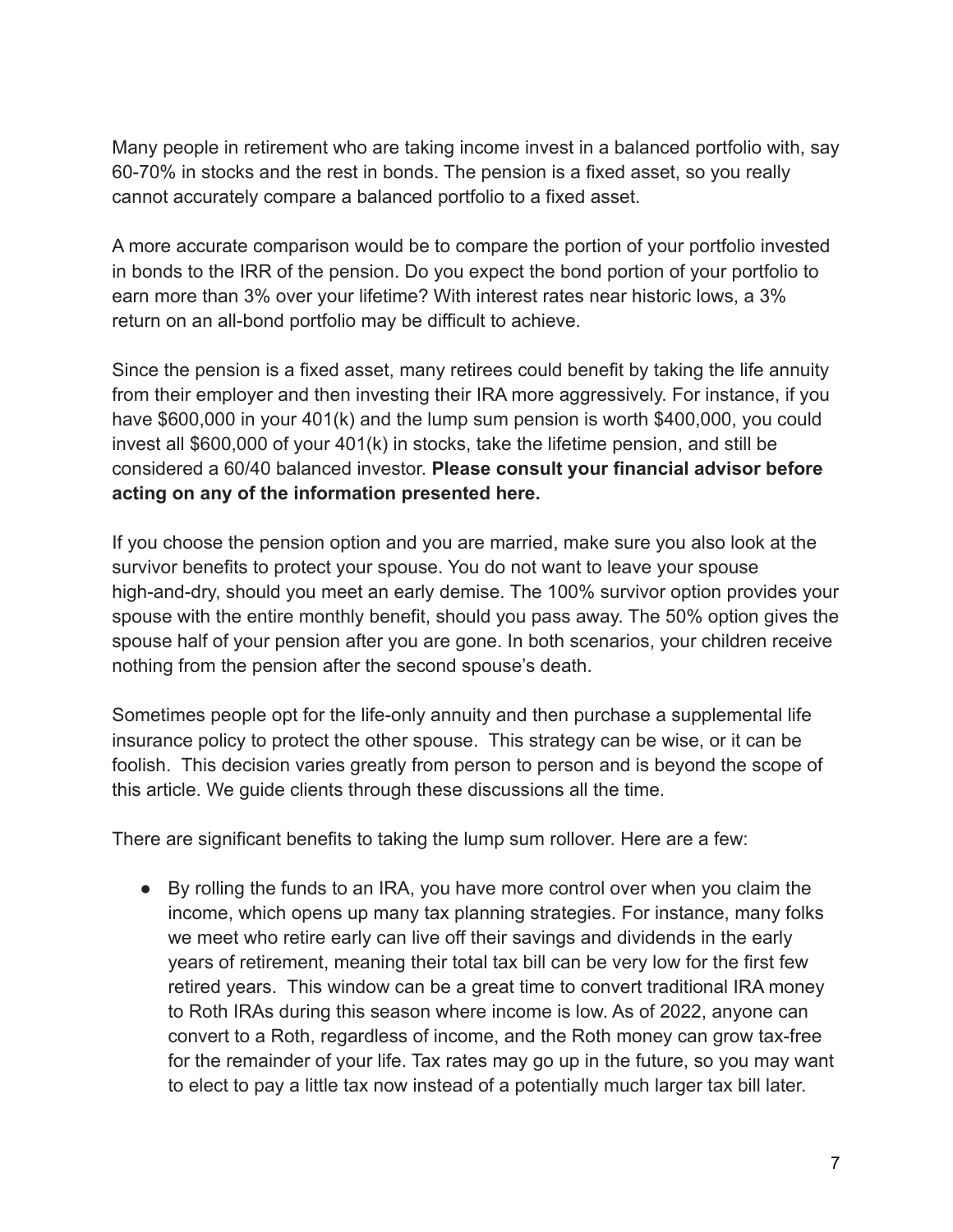- Once you roll the funds to an IRA, you have the flexibility to invest them aggressively or conservatively, as is appropriate for your situation. This flexibility can allow for more growth long-term, or fund high-dollar short-term needs.
- You can leave the money to your kids. With the pension, there is generally no benefit after the death of the second spouse. If you roll the money to an IRA and invest the money wisely, there may still be funds for your kids after you are gone.

**Take Your Time Terry:** If you are **Terry** and retirement is still several years away, you can relax. Be glad that you have a pension and be aware that the plan could terminate before you retire. If this does happen, don't fret. Terminated pensions typically result in lump sum values that are still yours, but you must cash them out or roll them to an IRA. A life annuity may not be an option for you when you reach your retirement date.

If you are a **Terry**, simply go onto your pension website and punch in a few possible retirement dates to estimate the lump-sum and life annuity values at each of these dates. [Write these numbers on your worksheet.](https://www.larsonwealthmgt.com/files/lwm_retirement_worksheet_-_pdf_-_2022.pdf)

## **Liquid Assets**

- $\bullet$  How much do you have in your 401(k)?
- How much do you have in the bank?
- Do you have stocks or funds that are not in retirement accounts?
- How about Roth?

**Right Now Robin:** If you have not done so already, now is the time to begin thinking about these accounts in terms of not only how they are invested, but also how they are taxed. You should organize them accordingly. On your [worksheet](https://www.larsonwealthmgt.com/files/lwm_retirement_worksheet_-_pdf_-_2022.pdf), make four columns:

- Pre-Tax IRAs and  $401(k)s$
- $\bullet$  Roth IRAs and 401(k)s
- After-Tax Accounts
- Checking and Savings

Write down the total sum of all of the accounts at the bottom, and then calculate potential income you could take from the accounts based on 2%, 3%, 4%, and 5% withdrawal rates. For example, if the total value for all accounts is \$2,000,000, then write the following values:

 $$2,000,000 \times 2\% = $40,000$  per year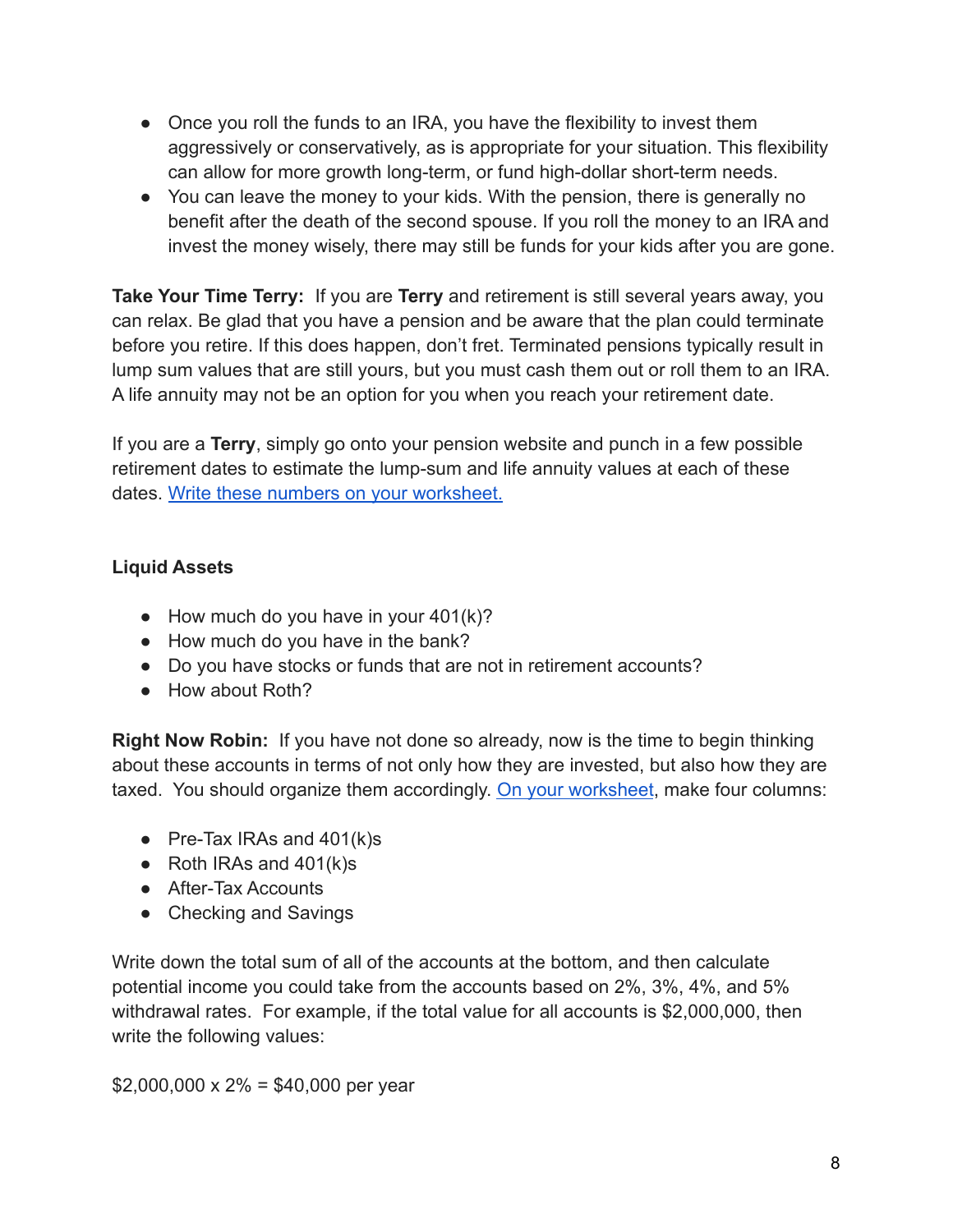$$2,000,000 \times 3\% = $60,000$  per year  $$2,000,000 \times 4\% = $80,000$  per year  $$2,000,000 \times 5\% = $100,000$  per year

These numbers are rough estimates to assist in determining how much you may be able to draw down from your accounts. Keep in mind the taxation of these accounts, so to be conservative you may want to assume these withdrawal amounts are gross before-tax. Check out [this chart](https://larsonwealthmgt.us1.advisor.ws/files/monte_carlo_hard_card.pdf) to get a sense of how much you may safely be able to draw from your accounts annually.

Now that your accounts are organized based on the taxation of each, you can begin to make smart retirement decisions by pulling from them in such a way as to minimize your taxes in retirement. This picture may also help you decide if you need to shift around your savings strategy to invest more money in some of the other buckets in order to benefit from "tax diversification."

If you are **Take Your Time Terry** and have many years until retirement, you have the benefit of time and structure your savings strategy to set yourself up nicely for retirement.

Many folks we meet invest all of their money into pre-tax buckets, getting hammered in taxes as they go to draw down their funds in retirement. Consider setting money aside in your Roth 401(k) or Roth IRAs, which can save you in taxes down the road giving you more flexibility when you go to pull your funds out to spend.

Many large corporations offer retirement tools on their 401(k) website. Some may even offer complimentary consultations with licensed advisors. These "cookie-cutter" tools can be helpful when you are **Take Your Time Terry**, although can be too simplistic and inadequate for **Right Now Robin** whose retirement is right around the corner. Still, they can be valuable. When using these tools, consider what actions you can take now that will improve your outcome in retirement. Will the output encourage you to save more? Spend less? Pay down debt faster? **Unless you are using the tools to inspire action, then don't waste your time with them.**

#### **Your Spending**

Your spending habits are the single most important factor that determines when you can retire, so you should know how much you're spending. Simply ignoring the numbers will only add stress to your life.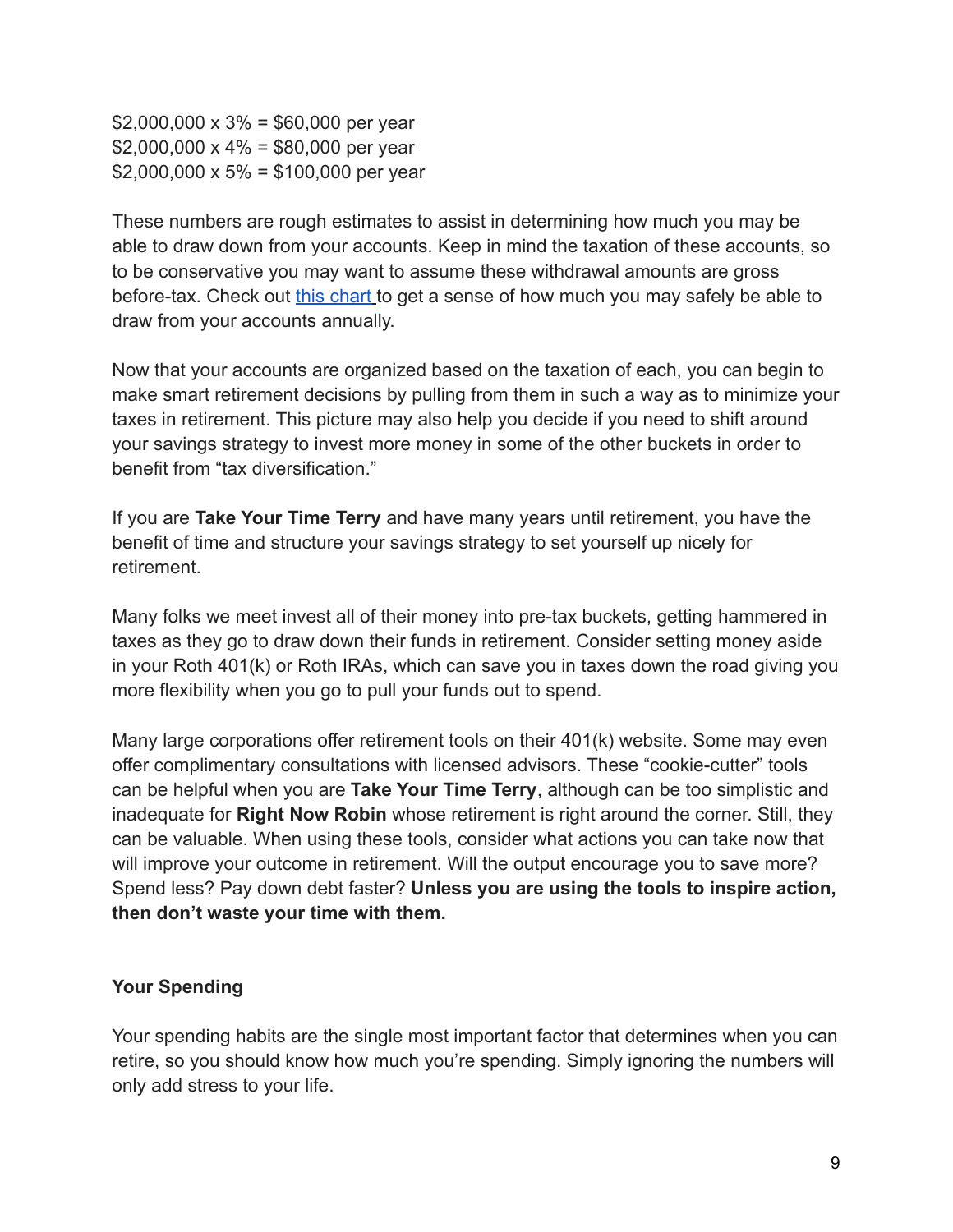Wait! Don't skip this section because we're talking about spending, so please stick with me for a minute. Imagine your car did not have a speedometer. You may get to your destination safely, but you are also more likely to drive too slowly or get a speeding ticket. You are also definitely more likely to do something potentially dangerous, like drive too fast through a neighborhood. In the same way, knowing your expenses will decrease your chances of wrecking your retirement and allow you to enjoy the ride.

Now, it's time to say the "b" word: Budget. Almost everyone hates the word budget, and I get that. Nobody likes the idea of living within a budget or being told what to do or how much to spend. I'd like to encourage you to shift your thinking here. In reality, when you actually know how much you spend, you have *more* freedom, not less.

For instance, let's look at two couples. Lucy and Ricky think they have a general idea about how much they spend and does not think it is necessary to detail out their expenses. Fred and Ethel run the actual numbers and determines that they spend an average of \$7,000 per month, of which \$300 is spent on dining out. They know the plan they created with their advisor is solid and they can retire based on these numbers they put together. Shortly after retirement, the market goes lower. Here is how two couples may respond:

Lucy and Rickey have no idea how much they spend going out to eat. When the market turns south, they go out to eat anyway, but they do not enjoy the meal as much. Maybe they go to the cheap place instead of where they really want to go. Or, more likely, they go where they want anyway, but then say something like, *"We really shouldn't be spending this money."* Food that is eaten while feeling guilty does not taste as good.

Fred and Ethel know how much they spend on average going out to eat each month. Typically, it is about \$300. When the market turns south, they still go out to eat and still enjoy the meal just the same, because they know that their plan is built around spending about \$300 per month dining out. They enjoy their evening together more because they are confident in the plan they created with their advisor.

#### **When you know the numbers you have more freedom instead of less.**

**Right Now Robin:** You want to retire as soon as possible, so you should have a detailed accounting of your budget and retirement expenses. There are several great tools that help you estimate your expenses. [Our downloadable](https://www.larsonwealthmgt.com/files/lwm_effortless_budget_worksheet_2.xlsx) budget worksheet assists you in putting all the numbers on one piece of paper.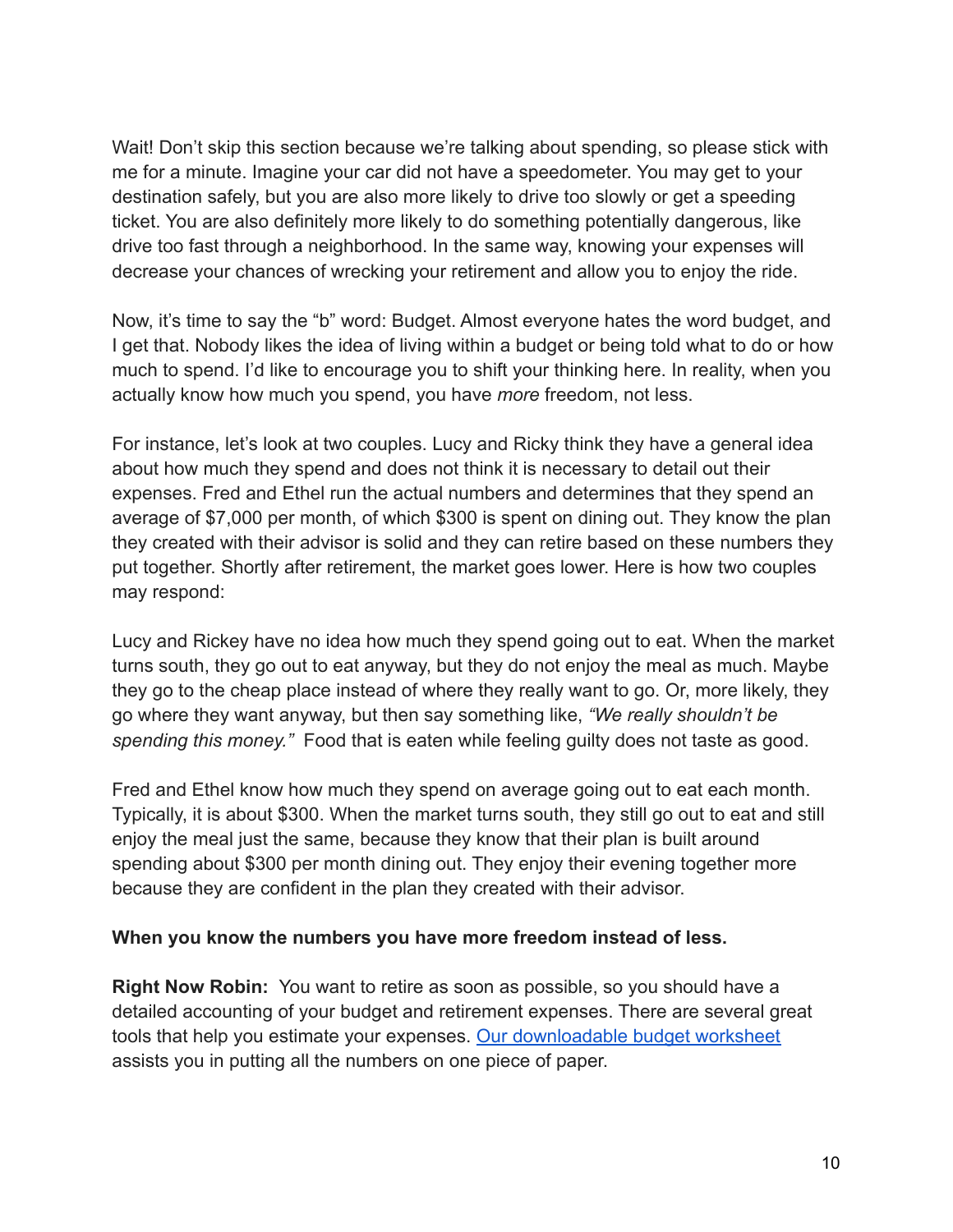As you complete this budget, remember some of the more common oversights:

- Budget Oversight #1 **Underestimating healthcare expenses** Your health insurance is probably deducted from your paycheck now. If so, when you look at the monthly expenses from your checking account, you will not see health insurance or some other health-related expenses, such as flexible spending accounts. Make sure you include these numbers and round up since they will likely go up in retirement.
- Budget Oversight #2 **Underestimating travel expenses** Do you think you will travel more after you retire, or less? If you are like most people, your retirement plans do not involve staying home and watching daytime television. You may want to go visit the grandkids more, take the cross-country trip that you have been dreaming about, and maybe even enjoy some international travel. If you think you will spend the same amount on travel after you retire, you may be fooling yourself, so make sure to increase this expense.
- Budget Oversight #3 **Vehicle-related expenses** Many of our clients pay cash for cars and do not have a car payment, which is great for many reasons. You will still likely need a car every 5 or 10 years, however, and this money will need to come from somewhere. Even though this will not be part of your monthly spending budget, you still need a plan for it.
- Budget Oversight #4 **Semiannual or annual expenses** Many expenses, such as home and auto insurance premiums, are paid on an infrequent basis. If you are just looking at how much you spend each month, you may miss them. Make an inventory of any annual or semiannual payments and convert them to a monthly expense, even if you decide to continue paying for them annually.
- Budget Oversight #5 **Home maintenance** You may need a new refrigerator every 5 or 10 years. They don't make them like they used to! You also may need a new roof at some point during the life of your house, or a new HVAC system before too long. Even though these expenses don't come every year, they will still need to be paid. You would be wise to account for them in your budget projections.

**Take Your Time Terry:** If you are still several years away from retirement, you may not want to go through the trouble of refining a detailed budget. If taking the time to detail out all of your expenses like Right Now Robin excites you, then go for it! In reality, most people we meet who are a long way from retirement simply do not want to go through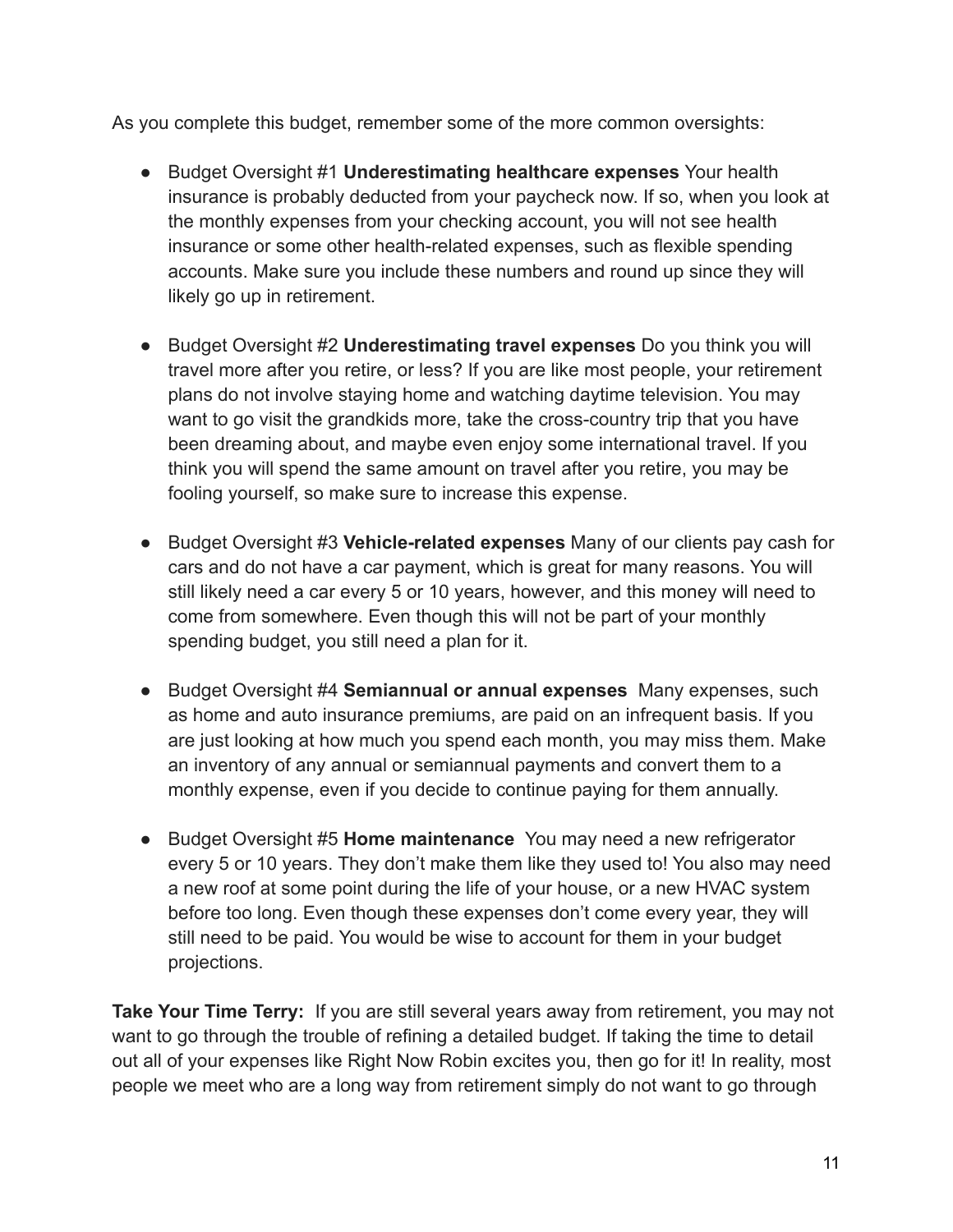the process of creating a line-by-line budget. If this is the case, here is a simple exercise to help you save more now and estimate what your expenses will be in retirement. To aid you in this exercise, we have created this Effortless [Budget Worksheet.](https://www.larsonwealthmgt.com/files/lwm_effortless_budget_worksheet_2.xlsx)

**Step 1:** *Determine your Net Take-Home Pay***.** Pull out a recent pay stub and write down your net take-home pay. Multiply that number by the number of times you are paid during the year to determine the net amount that shows up in your bank account annually.

**Step 2:** *Determine your Baseline Income Need While Working***.** Simply compare the amount of cash you have in your checking and savings accounts on January 1 of one year to January 1 of the following year. If the amount you have in checking and savings is roughly the same year-to-year, then it sounds like you may be spending everything that comes into your cash accounts.

If your cash accounts increase over the course of the year, then you have a surplus and you should start saving more into your retirement funds. If your cash accounts decrease, you have a shortfall. For instance, let's pretend that your net take-home pay is \$5000 every two weeks, and over the course of the year your savings increases by \$20,000. Here is how we determine your *Baseline Income Need While Working* number:

| $$5000 \times 26$ pay periods =             | \$130,000     |
|---------------------------------------------|---------------|
| Reduce by <i>increase</i> in cash accounts: | $-$ \$ 20,000 |
| <b>Baseline Income Need While Working</b>   | \$110,000     |

Note that if you have a surplus in cash accounts, you will decrease your take-home pay to determine your *Baseline Income Need*. If your cash accounts fall, then you will increase your *Baseline Income Need While Working* number.

**Step 3. Determine your Baseline Income Need When Retired**. Once you determine your *Baseline Income Need While Working* number, simply add or subtract any items that will change in retirement. For instance, health insurance that is currently deducted from your paycheck will need to be added to your *Baseline Income Need While Working* number. If you plan on paying off your mortgage before you retire, then you will reduce your Baseline Income Need While Working number. Please go back to the [Effortless](https://www.larsonwealthmgt.com/files/lwm_effortless_budget_worksheet_2.xlsx) **[Budget](https://www.larsonwealthmgt.com/files/lwm_effortless_budget_worksheet_2.xlsx)** for assistance with this calculation.

Many people find themselves in a lower tax bracket once they retire, but you still should build a cushion on tax projections because all of our taxes could go up before long. Our government likes to spend money, and sooner or later we will all most likely pay more.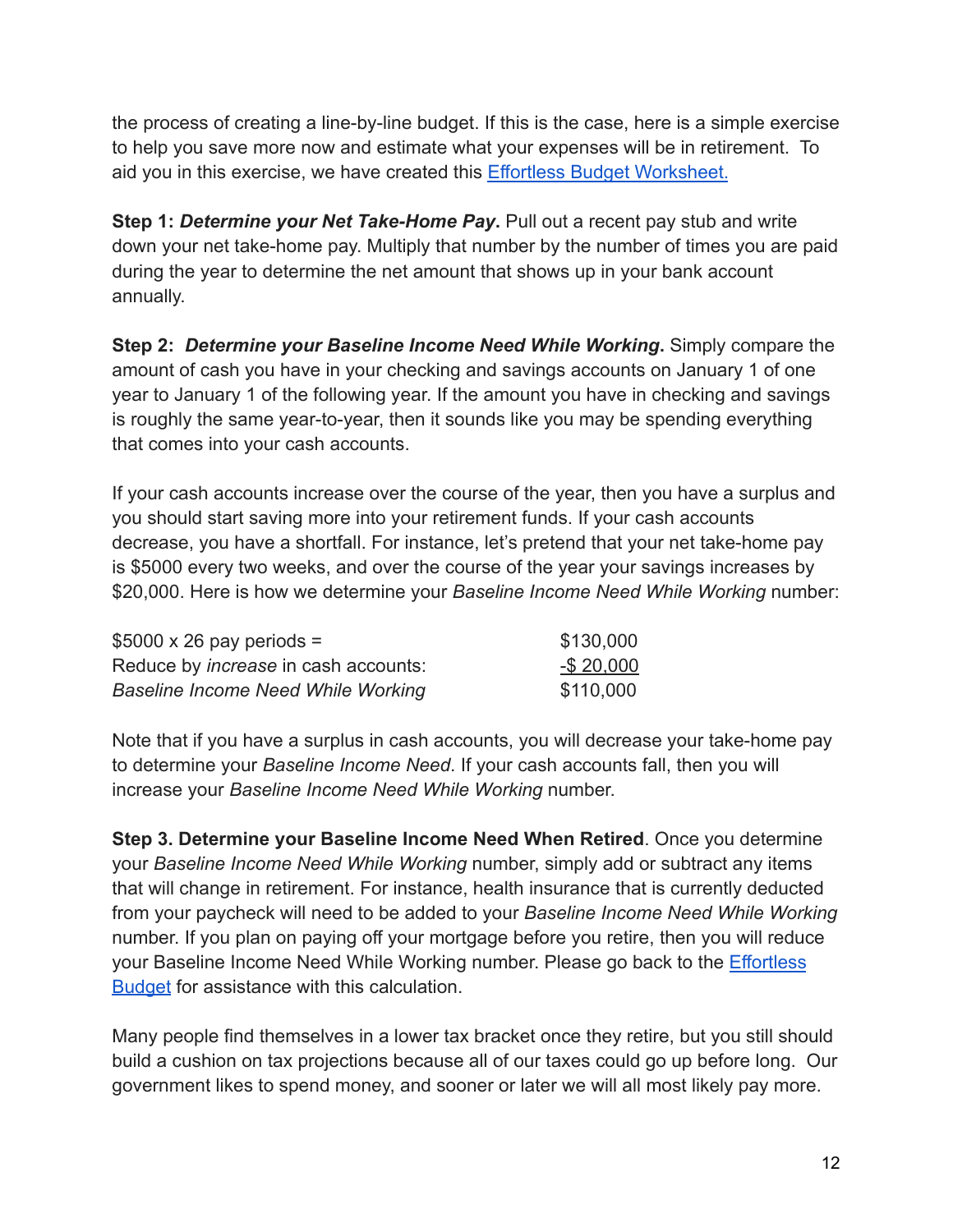Who knows what the tax rate will be by the time you retire, so for now just assume 25%-30%. Take the *Baseline Income Need When Retired number* above and multiply it by 1.3 to estimate your gross retirement income need, and then also adjust for inflation using [this calculator](https://www.calculator.net/inflation-calculator.html).

Great work! Now you know how to estimate your expenses in retirement, whether retirement is years away, or right around the corner. Go back to the **Your Spending** section of the [LWM Retirement Worksheet](https://www.larsonwealthmgt.com/files/lwm_retirement_worksheet_-_pdf_-_2022.pdf) and fill in your numbers.

We still need to tackle health insurance and also to structure your cash flow well. We will cover these two areas next. In the meantime, consider completing the **Putting It All Together** section of our [worksheet.](https://www.larsonwealthmgt.com/files/lwm_retirement_worksheet_-_pdf_-_2022.pdf)

Next up, we will dive deep into the abyss of health insurance!

## **Part 3: Health Insurance**

**Now, we will dive deep into health insurance options.** Your greatest expense in retirement will probably be healthcare, so please do not underestimate this expense.

**Right Now Robin:** If you would like to retire soon, you want to correctly estimate your actual healthcare expenses in retirement. Realistically, your estimate will be off because no one knows what the future of healthcare will look like. But don't be naive in thinking that your costs will stay the same as they are now. Here is how you can get close to the actual number.

First, project your Medicare expenses. Part A of Medicare is provided to you at no charge. Part B is a sliding scale based on your income. For full details about Part B premiums, please [click here to go to the Medicare](https://www.medicare.gov/your-medicare-costs/part-b-costs) site.

Also, contact the human resources officer at your firm to ask for the retiree packet that outlines the current cost of retiree health insurance. If your spouse also has health care benefits and retirement, make sure to contact their company as well.

If you are over age 65 when you retire, you may want to purchase a Medicare supplement policy or take out a Medicare Advantage plan instead of using your company health insurance. Contact a local health insurance broker who represents several companies and ask them to run some estimates for you.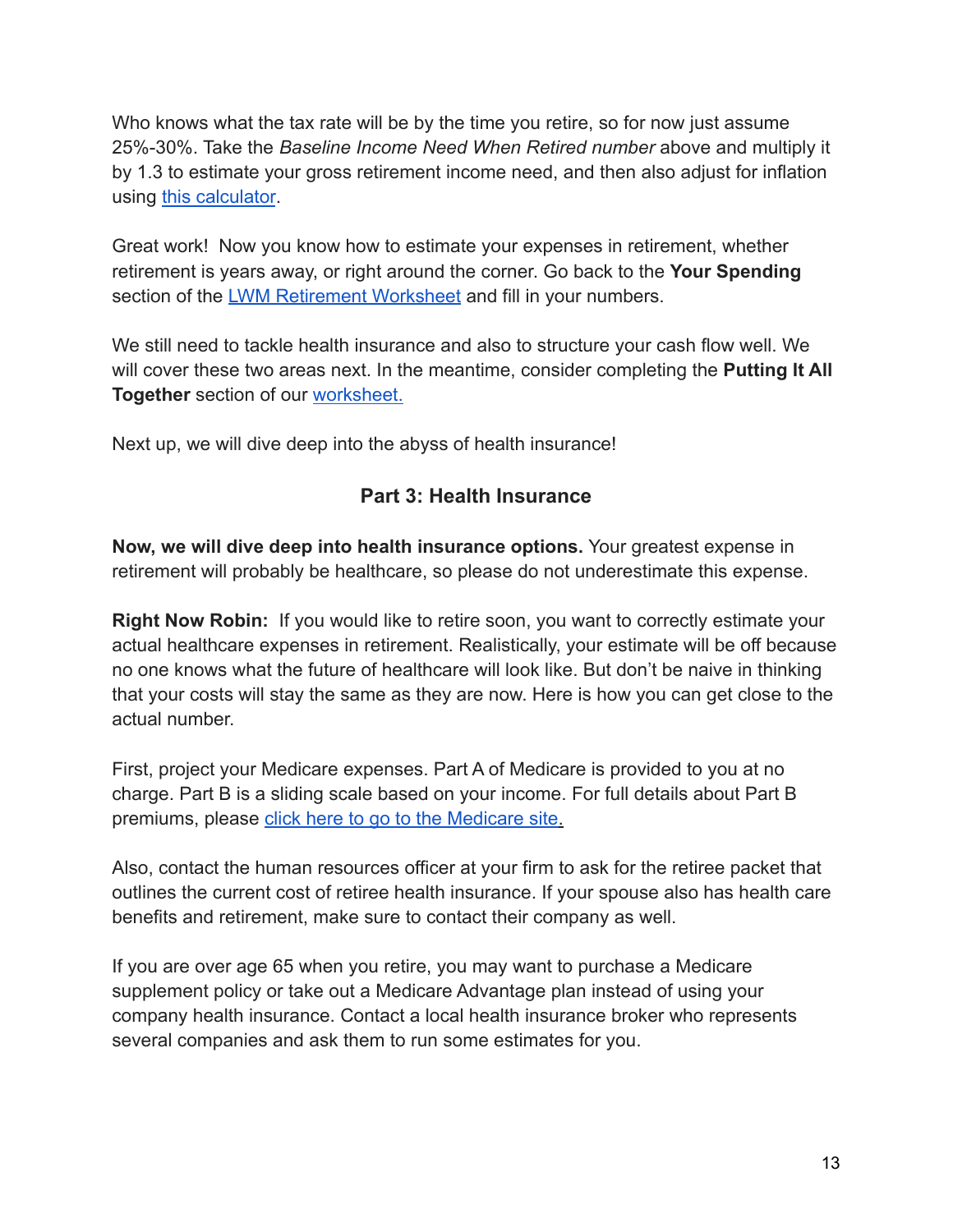If you are under age 65, then compare the benefits available as a retiree from your company to the *net* premium you would receive by enrolling in the Health Insurance Marketplace. **Don't assume that your company plan will always be the best choice.**

While Marketplace coverage can be extremely expensive, you may be eligible for credits, depending on your income. To further explain this, let's take a second just to give you the big picture summary of the Affordable Care Act, passed in 2010.

Now that the ACA is law, many healthcare services that were previously not covered are required to be included in your plan. The act also mandated that all insurance cover pre-existing conditions, meaning that you are guaranteed to qualify for health insurance regardless of your health status. With Marketplace coverage, all non-smokers will pay the same premium as other non-smokers of the same age.

These two big changes pushed the cost of healthcare up significantly. To help offset this cost, the government began issuing subsidies to bring down the cost of insurance for many Americans. Here is where it gets interesting… the amount of subsidy you are entitled to receive depends on your *income* for the year, **not** your level of *assets*.

Many people close to retirement have stashed away a significant amount of money in the bank, large IRAs, real estate, and other accounts. Some of these assets may generate annual income, but other assets may not generate current-year income.

Wise people in this position may use the money they have in the bank or take small IRA withdrawals prior to age 65, so their income will remain low and they can benefit from Affordable Care Act credits. You may need \$100,000 per year to pay your bills, but you do not need to necessarily claim \$100,000 per year of income. Your adjusted gross income can be much higher or lower depending on your individual situation. We meet with many clients in December of each year to determine where we want their income to be for the following year.

You can estimate the cost of marketplace coverage by [going to this calculator on the](https://www.kff.org/interactive/subsidy-calculator/) [Kaiser Family Foundation website](https://www.kff.org/interactive/subsidy-calculator/).

After you estimate the cost of your insurance, go ahead and add 20% to be safe. You should plan on higher healthcare expenses going forward. This trend will likely not slow down anytime soon.

**Take Your Time Terry:** Estimating your healthcare expenses in retirement can be extremely difficult, especially if you are 10-15 years away from retiring. Since you have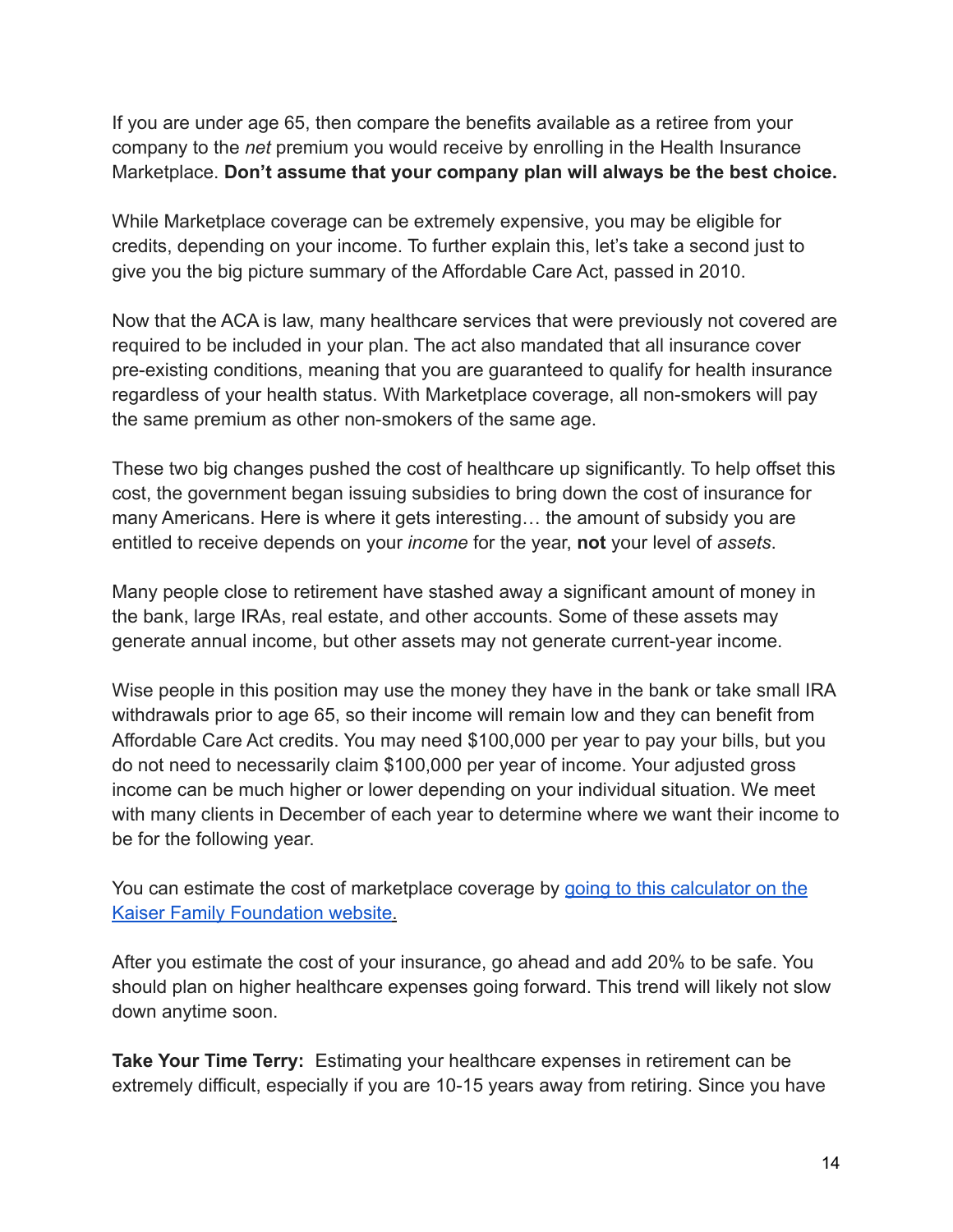a long way to go, here's my advice for projecting your healthcare expenses down the road: Simply assume that your healthcare expenses will be the same in retirement as your mortgage payment is now.

For instance, let's say that you are currently paying \$1,500 per month for your mortgage. Simply assume that your healthcare will cost you \$1,500 per month after you are retired, and set up a payment plan to pay off your house by the time you retire. You are merely replacing your mortgage expense with your healthcare expense.

This method is a very simple and effective strategy. It is not perfect, but it is actionable and simple. If you want more accurate numbers, follow the steps we outlined above for Right Now Robin.

You will be much more comfortable in retirement if your house is paid off anyway, so why not just go ahead and plan on approaching retirement debt-free, while recognizing the fact that healthcare will only get more expensive?

Congratulations! Now you have a better sense of what all of your retirement numbers may look like. Now that you understand your health insurance options better, go back to your budget worksheet and determine if you should make adjustments.

## **Part 4: Cash Flow Plan**

In this section, we offer a simple strategy to overcome the biggest mental hurdle most people have as they approach retirement: **How to transition your cash flow plan.**

If you will no longer have a regular paycheck, you need to have a solid plan for meeting your ongoing cash flow needs.

Whether you are **Take Your Time Terry** or **Right Now Robin**, the strategy outlined below should work well and will give you confidence as you approach retirement.

As mentioned earlier, you need to know what your expenses are going to be in retirement. If you do not have this number yet, then go back and read part 2 of this series. Now, if you have the number, you are further along than most Americans who do not take the time to do the math. You know with relative certainty how much you will actually spend in retirement.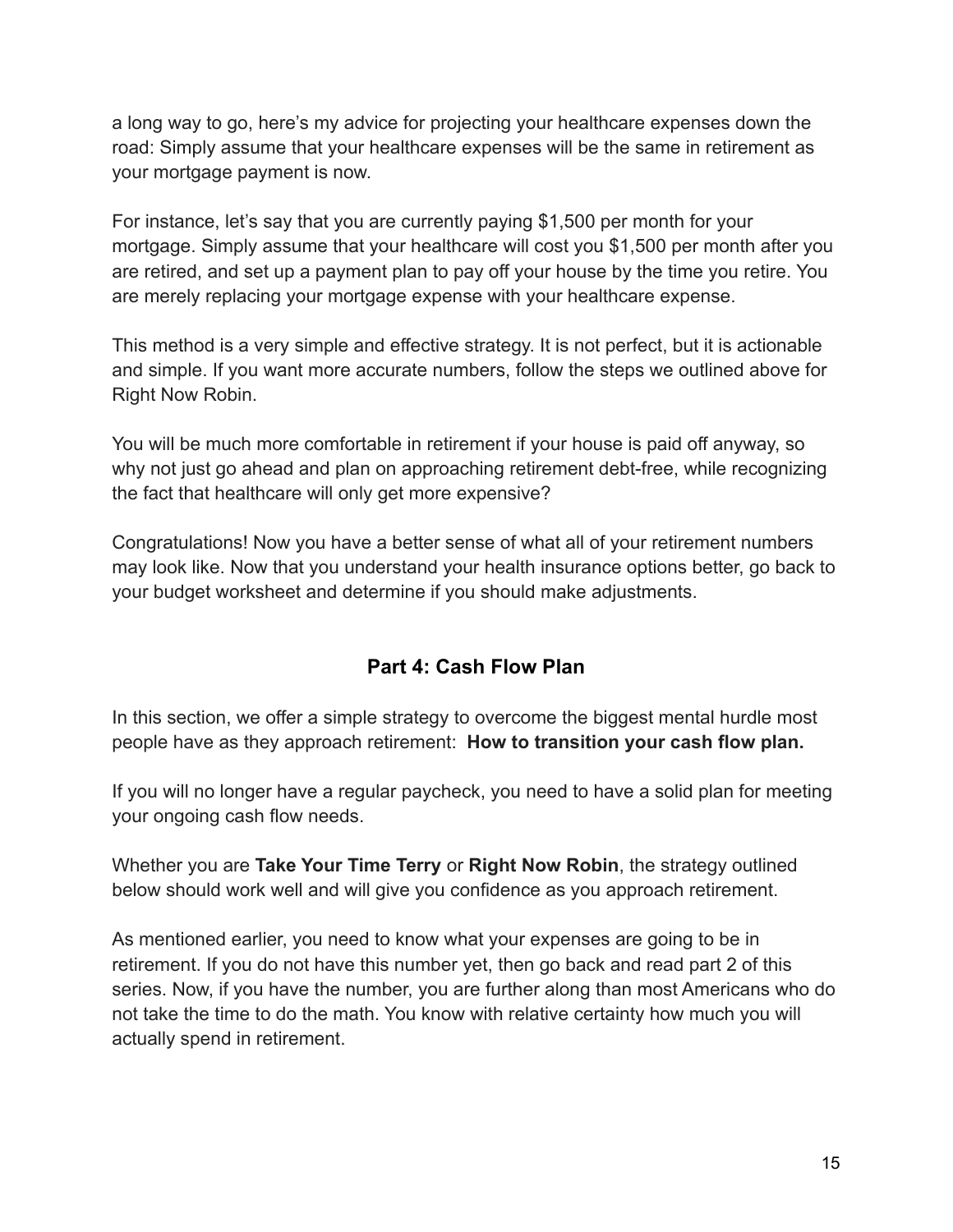Let me ask you a question: Do you want to change your lifestyle in retirement? In other words, do you want to take a pay cut when you stop working? Pause for a second and say one of the following two statements o*ut loud:*

*"I do want to take a pay cut in retirement" or "I do not want to take a pay cut in retirement."*

Of course, you said the second statement. Does anyone want to take a pay cut? Absolutely not! I am recommending a simple cash flow strategy to prepare yourself for retirement, which you can implement well before your last day on the job. If you know how much you will spend in retirement, then why not start living off this level of income now? Why wait? You should live on this amount now and structure your cash flow accordingly. **Think of how easy the retirement transition will be if your monthly cash flow for the first 12 months of retirement is identical to the 12 months leading up to retirement.**

Here's how you do it:

Let's say that you've run the numbers and you project you will need \$8,000 per month to pay all the bills in retirement. This includes taxes, insurance, travel, home maintenance, and everything else mentioned previously.

Let's assume the net amount that comes into your bank account from your employer after all of your withholdings, such as health insurance and 401(k), is \$9,000 per month. Most likely, your paycheck is deposited each month into your checking account at your bank. You're paying all of your monthly expenses from this checking account.

If your math is right, you should be able to save an additional \$1,000 per month over and above what you are saving now. How can you easily test this?

First, contact your payroll department and let them know that you would prefer to deposit the entire amount you receive each month into your savings account instead of your checking account. If you're married, do the same with your spouse's paycheck.

Then determine the base level of money that you wish to keep in your checking account. For the purposes of this discussion, let's say that amount is \$10,000. Transfer everything above \$10,000 from your checking account into your savings account.

Once you do this, set up an automatic monthly transfer from your savings account into your checking account for \$8,000 on the first of each month. Now, you will know for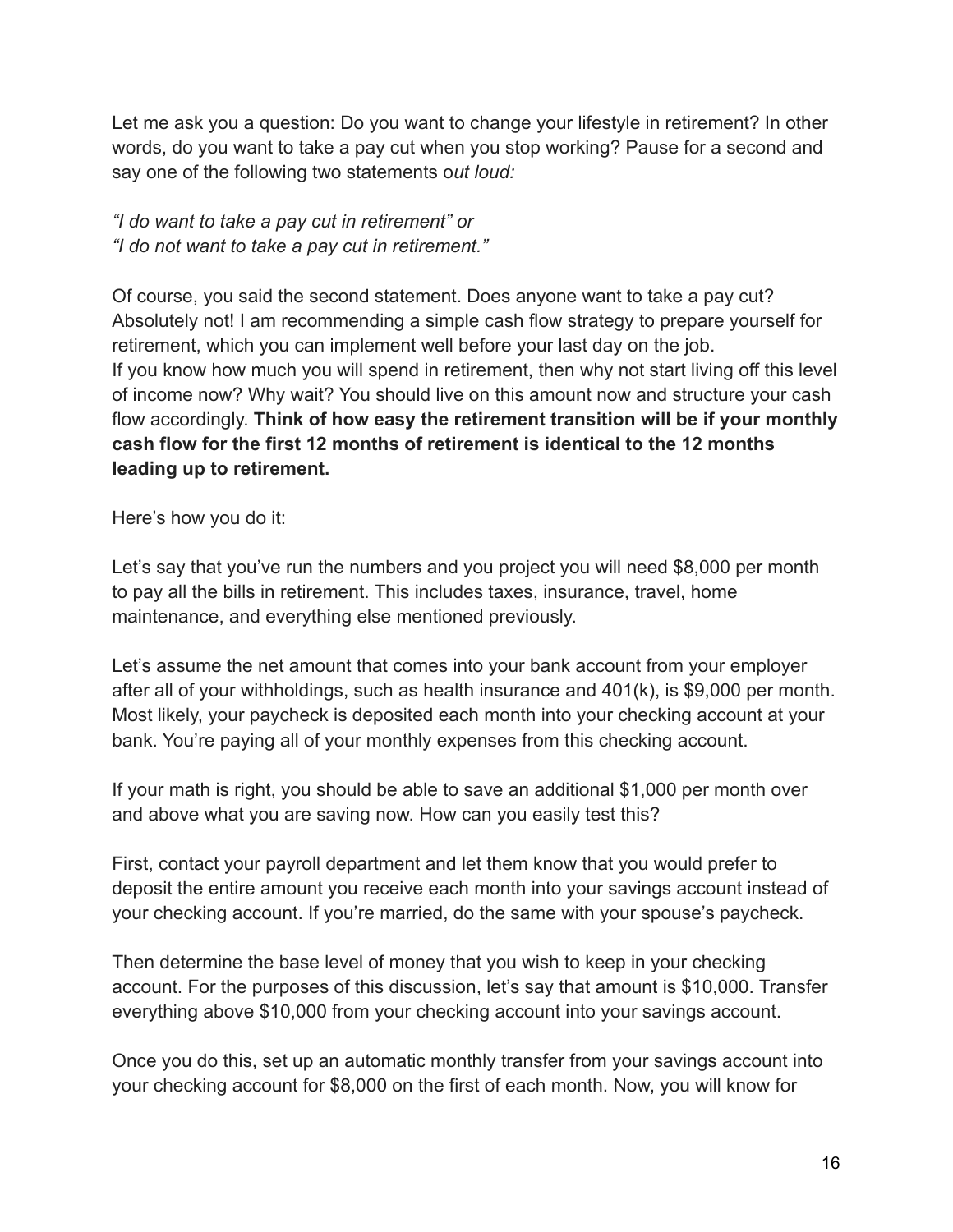certain that exactly \$8,000 per month is coming into your checking account. You will also know that the base level of cash in this account is \$10,000.

When the balance in your checking account exceeds \$10,000, then you will know that you are actually spending less than \$8,000 per month. If the balance in your checking account falls below \$10,000, then you will know that you were spending more than \$8,000 per month. Check your balances once or twice a month to see how everything flows and to make adjustments as needed.

Be careful not to lie to yourself about your actual expenses. Commonly, we hear people say things like, *"Well, I had \_\_\_\_\_\_\_\_ expense this month, but that will end soon"* or *"I know I spent \$\_\_\_\_\_ on \_\_\_\_\_\_\_\_, but I don't expect that expense in the future."* If you are spending money on something now, then you will have a similar expense when you are retired, so **be real with yourself and don't hide from the numbers**.

By setting up your cash flow automatically, you will easily be able to determine how accurate your projections are so you can adjust accordingly.

If you make this change a couple of years before you retire, then you'll have the confidence in knowing exactly what your retirement expenses will be. Then, when you go to make the decision about drawing your Social Security benefits, taking your pension, and taking money from your retirement accounts, you will approach the decision with clarity and confidence.

—----------

**Now is the time to put all of the numbers together.** If you have not already done so, complete the **Putting it All Together** section of our [worksheet](https://www.larsonwealthmgt.com/files/lwm_retirement_worksheet_-_pdf_-_2022.pdf)**.** This section will allow you to see many of the important numbers in one place. Complete one column for the monthly pension option, and the other column for the rollover option.

## **Part 5: Structure, Community, Purpose**

So far in this article, we have explored:

- Part 1: How to determine "who you are" and the right age to retire
- Part 2: How to determine your numbers
- Part 3: How to understand your health insurance options and cost
- Part 4: How to transition your cash flow plan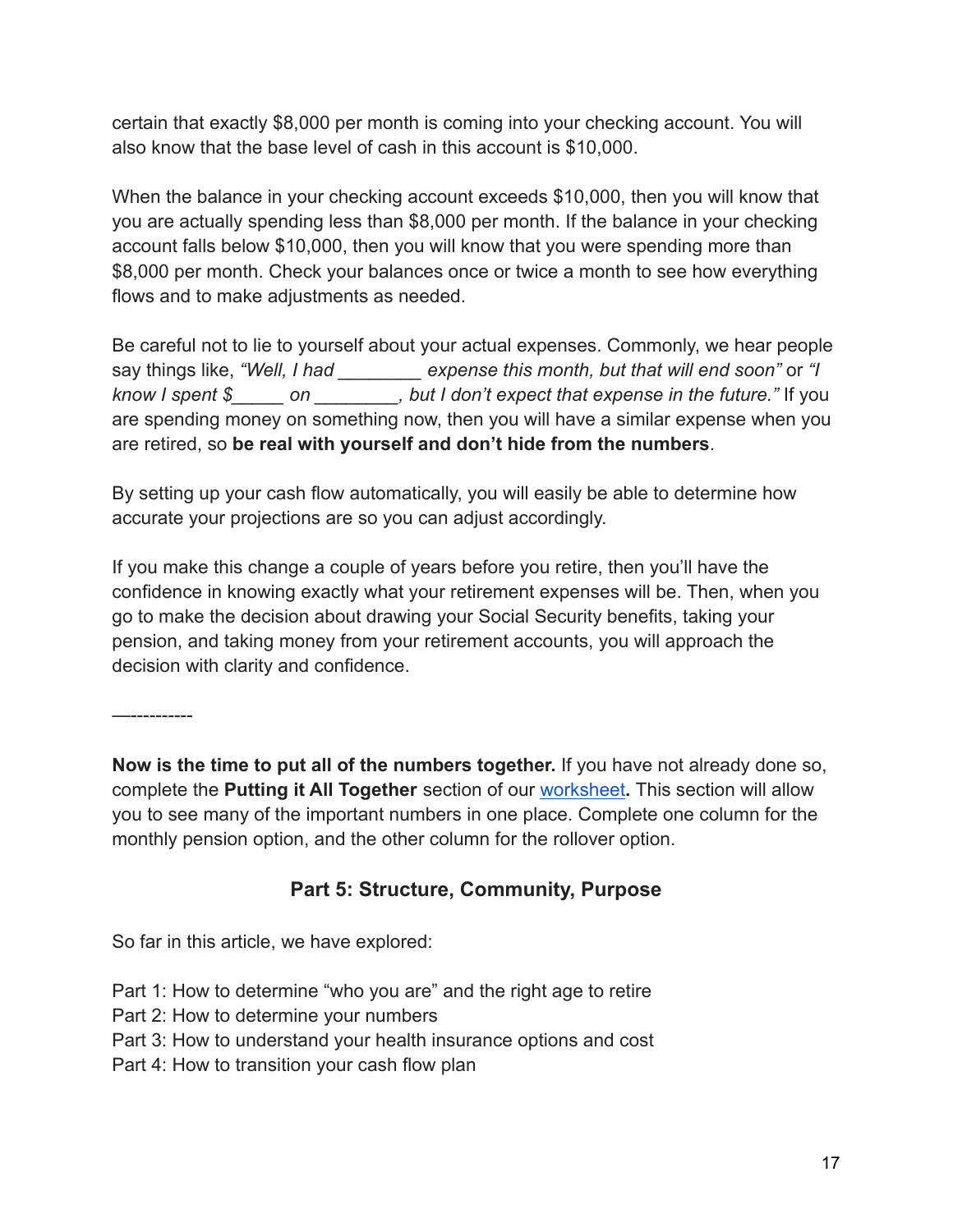All of these prior topics are important, but you could get them all right and still have a miserable retirement if your retirement does not have three key elements. **Your retirement needs:**

- **● Structure**
- **● Community**
- **● Purpose.**

Yes, it is true! Many people have excess money in retirement and are still unfulfilled, but that doesn't have to be you! You did not work this hard to have a boring retirement. Structure your calendar and your relationships in a way to ensure that your retirement has all three of these elements.

Here's how to begin designing your retirement so that you set yourself up for success:

**Structure:** First, take no more than 10 minutes to write down your optimal **day**, your optimal **week**, and your optimal **year**.

What are some things that you want to do every single day? Maybe you may want to get outside and exercise, or maybe you want to simply grab a coffee on your front porch with your spouse.

Weekly? Should you block off one day a week to grab a meal with different family members or longtime friends? Should one day a week be set aside for pursuing a new hobby or activity? Do you want to volunteer a day or two a week for an organization you care about?

How about each year? Are family vacations important to you? When do you want to take these and how are you going to make sure that you line up everyone's calendars so that everyone is able to join you on these memorable trips? What essential events do you want to prioritize each year?

If your retirement does not have structure, you can find yourself floundering and unfocused. Retirement is not meant to be boring and is certainly not to be spent watching Judge Judy.

**Stop reading now, take 10 minutes, and write down your ideal daily, weekly, and yearly activities.**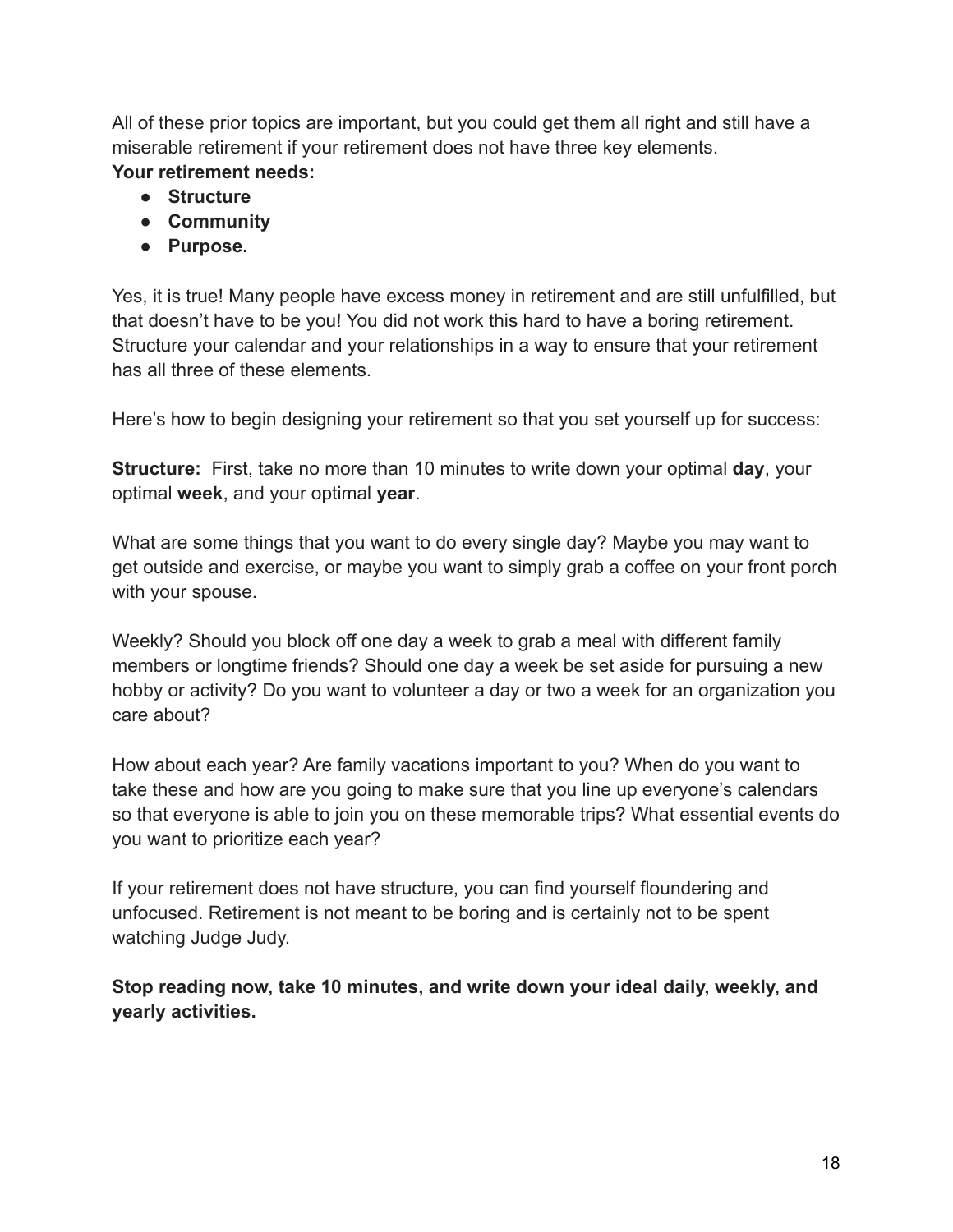**Community:** Community means something different to everyone. For some people, their family is their community. Others may find community in their neighborhood or by volunteering at a local non-profit.

Retirement is not meant to be spent in isolation, so take a few minutes to write down the names of people with whom you'd like to spend time, and also what groups might be a good match for you. Maybe there is a group of retirees from your company who meet once a month for a meal or you've been thinking about getting involved in the local Rotary club but have never made it a priority. Spend a few minutes to detail out exactly how you can find community and retirement. Go ahead and do it now. Why wait?

**Purpose:** All retirements need purpose. You need a reason to get up every day. If you want your retirement to be fulfilling, consider how you can invest in others or into a larger cause.

Have you ever tried to make yourself happy? It is pretty difficult, if not impossible to do.

Don't make the mistake that so many others make and think that you can have a fulfilling retirement by simply seeking your own happiness and satisfaction. When you seek to only make yourself happy, you'll rarely achieve it. When you seek to create happiness for others, quite likely you will find it yourself as well.

For you to live out the kind of retirement you can be proud of, ensure that you hit all of these areas. To read a story about my friend Maynard and the perfect retirement for him, check out [this story:](https://www.larsonwealthmgt.com/blog-01/perfect-retirement)

Some final thoughts: Many people consider working part-time after retiring from their careers. If part-time work is part of your retirement plan, know the best retirement jobs have:

- Flexibility. If you don't have the flexibility to take vacations and make your own schedule, why not just keep working in your current job?
- Good pay. People who make six figures during their working years and then go to work at a hardware or convenience store usually get frustrated and do not stay there long.
- Flexibility: This fact cannot be overstated
- Even More Flexibility: You have worked too hard for too long to be bound by a set schedule in your retirement job.